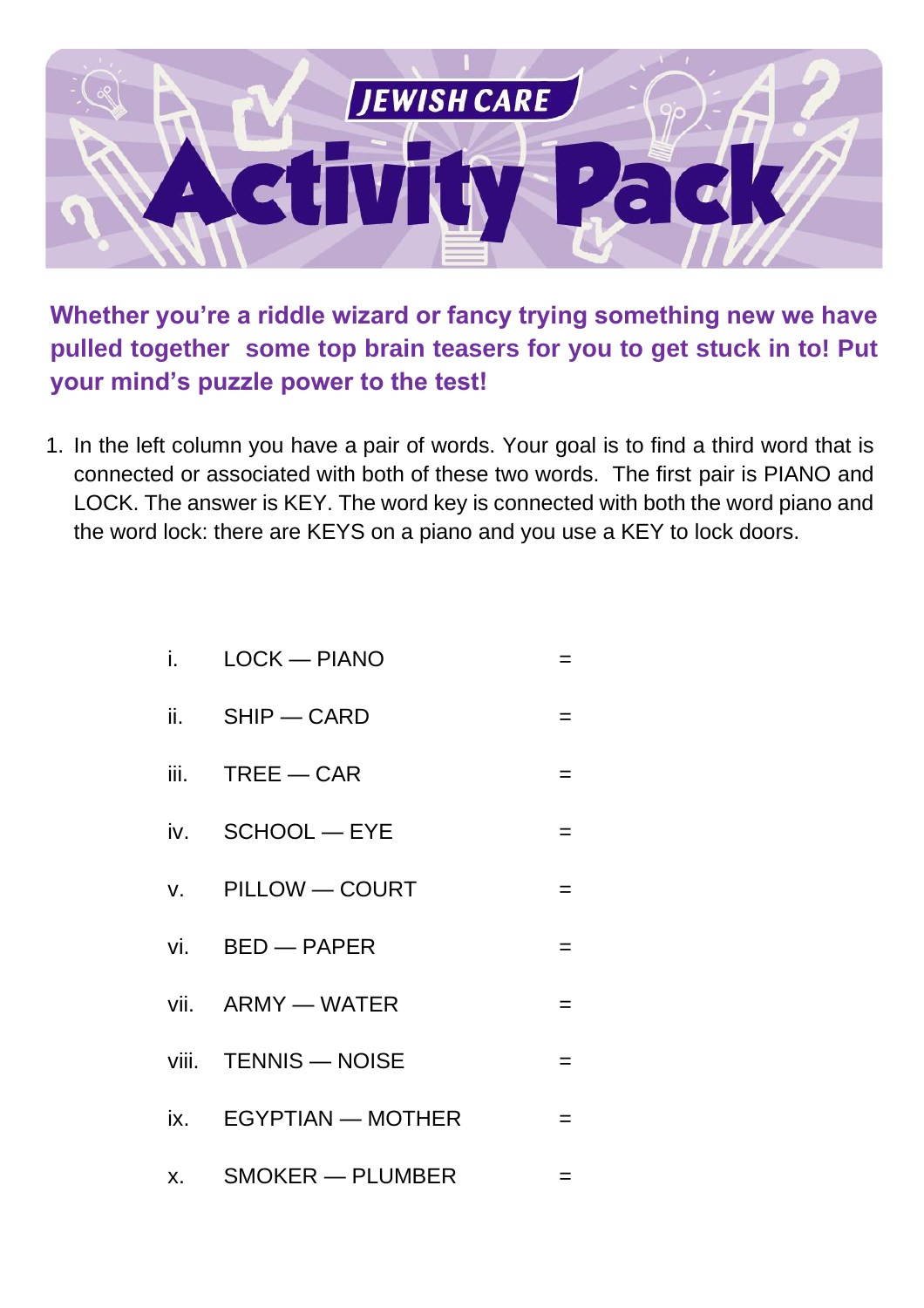

2. Count the number of F's in this sentence:-

"Finished files are the result of years of scientific study combined with the experience of years."

- 3. A boy is walking down the road with a doctor. While the boy is the doctor's son, the doctor is not the boy's father. Then who is the doctor?
- 4. I am the beginning of sorrow and the end of sickness. You cannot express happiness without me yet I am in the midst of crosses. I am always in risk yet never in danger. You may find me in the sun, but I am never out of darkness.
- 5. What has a mouth, but cannot eat; moves, but has no legs; and has a bank but cannot put money in it?
- 6. The number 8,549,176,320 is a unique number. What is so special about it?
- 7. Your parents have six sons including you and each son has one sister. How many are in the family?
- 8. What three numbers have the same answer when added together and multiplied together?
- 9. What is in the middle of nowhere?
- 10. How far can a rabbit run into the woods?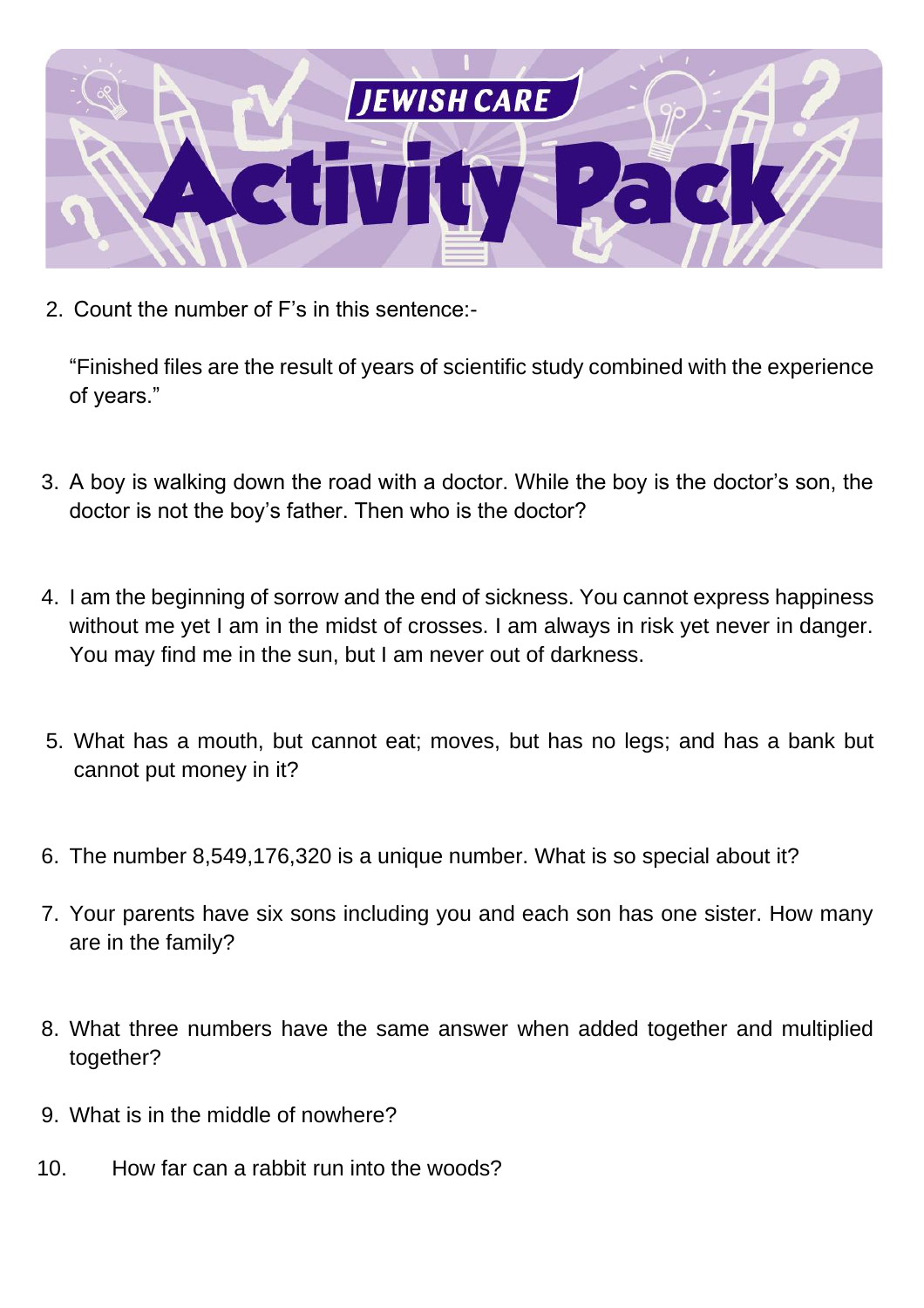

#### **Still with us? These brain teasers require thought, intellect and a dab of creativity. Go on, have a go!**

Say the days of the week backwards, then in alphabetical order. (Speak other languages? Try doing the same in French or Hebrew!)

Say the months of the year in alphabetical order. Easy? Well, why don't you try doing so backwards, in reverse alphabetical order.

Find the sum of your date of birth, mm/dd/yyyy. Want a tougher mind teaser? Do the same with your spouse's or best friend's date of birth (without looking it up…!)

Name two objects for every letter in your first name. Work up to five objects, trying to use different items each time.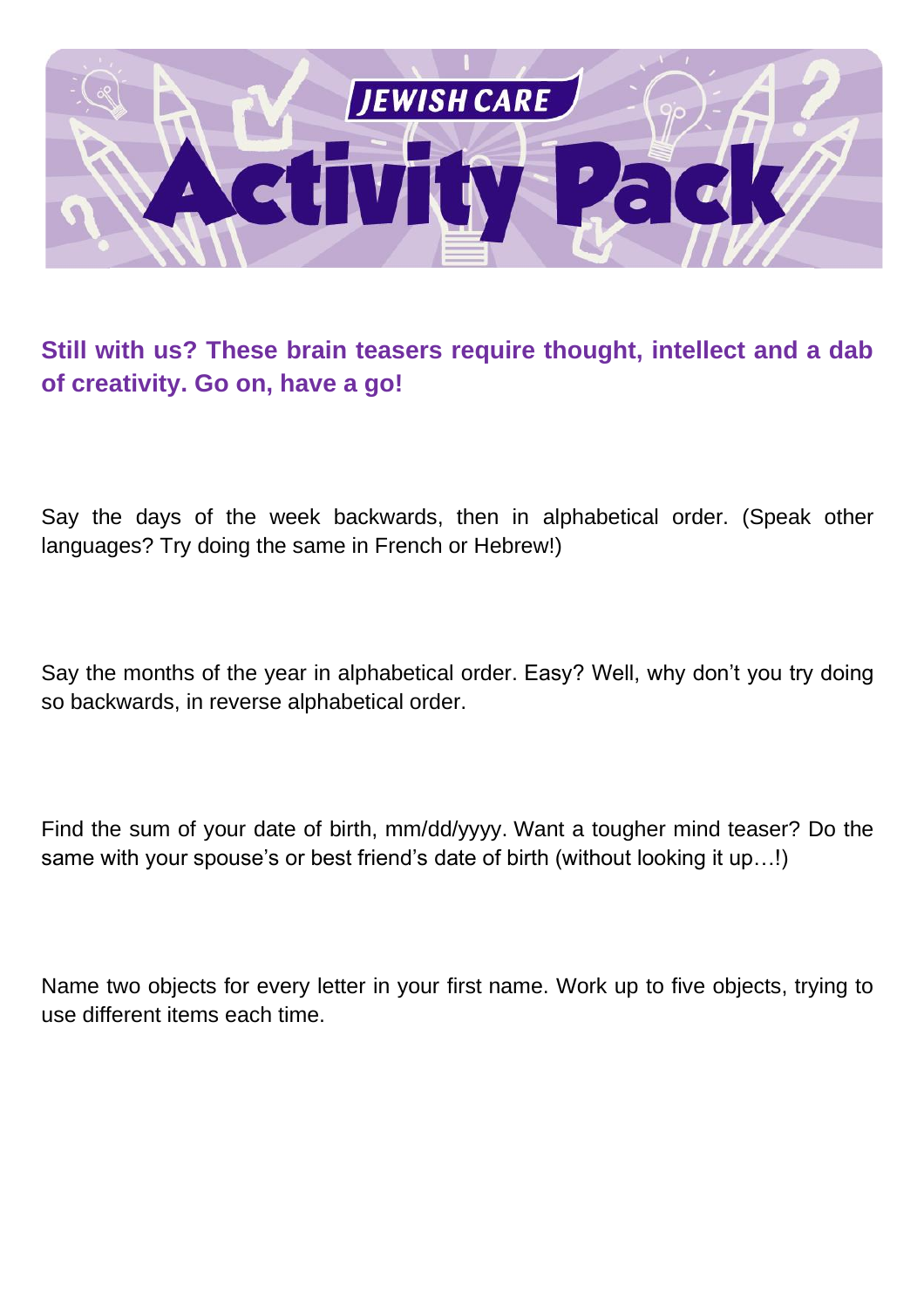

**Mandalas are a series of drawing patterns organised around a single, central point.** 

**Drawing and colouring mandalas can be a meditative tool; the focus required promotes a peaceful atmosphere and a reflective mood. You might also like to draw your own mandala free-hand or use a rulers and other props.**

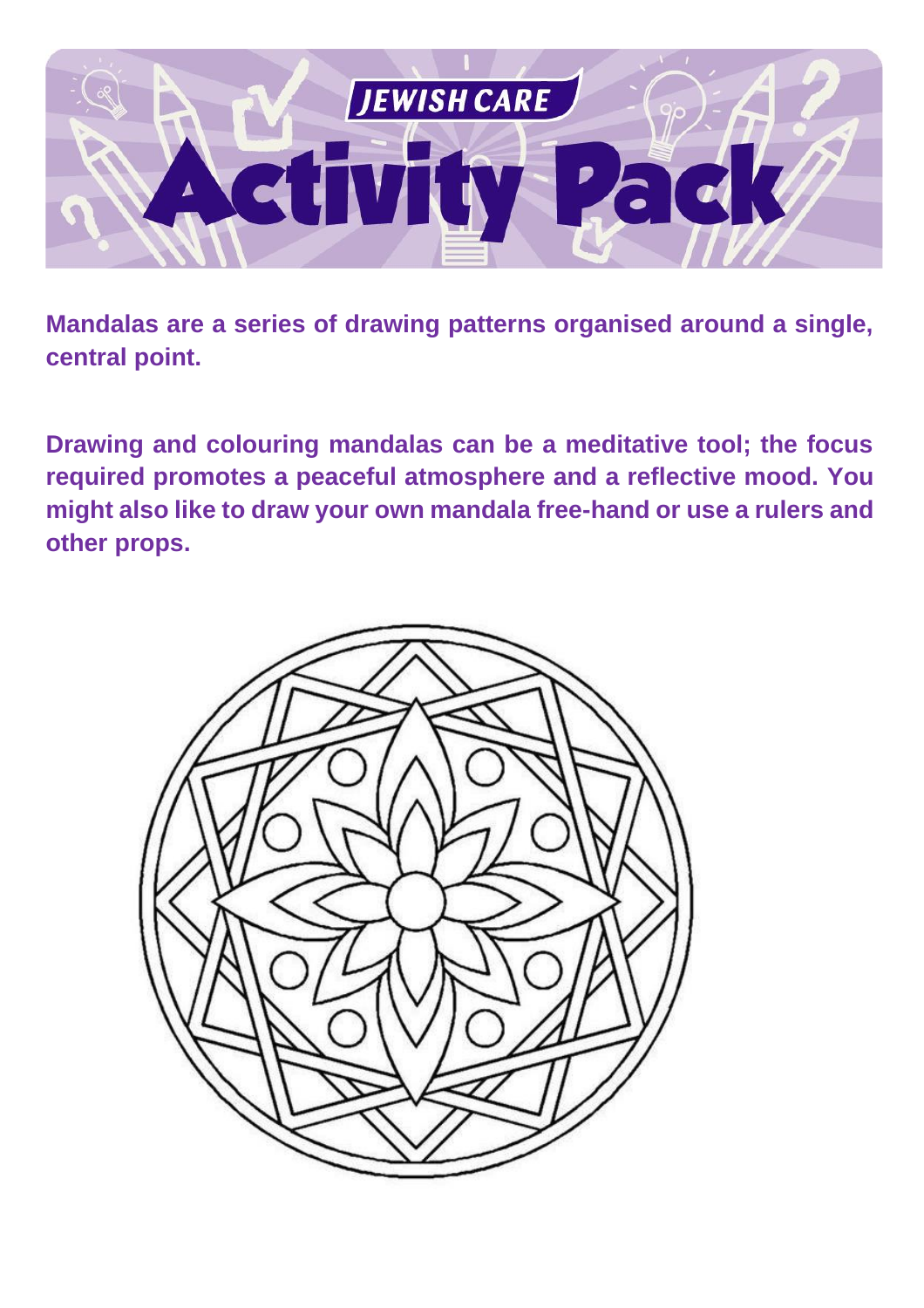

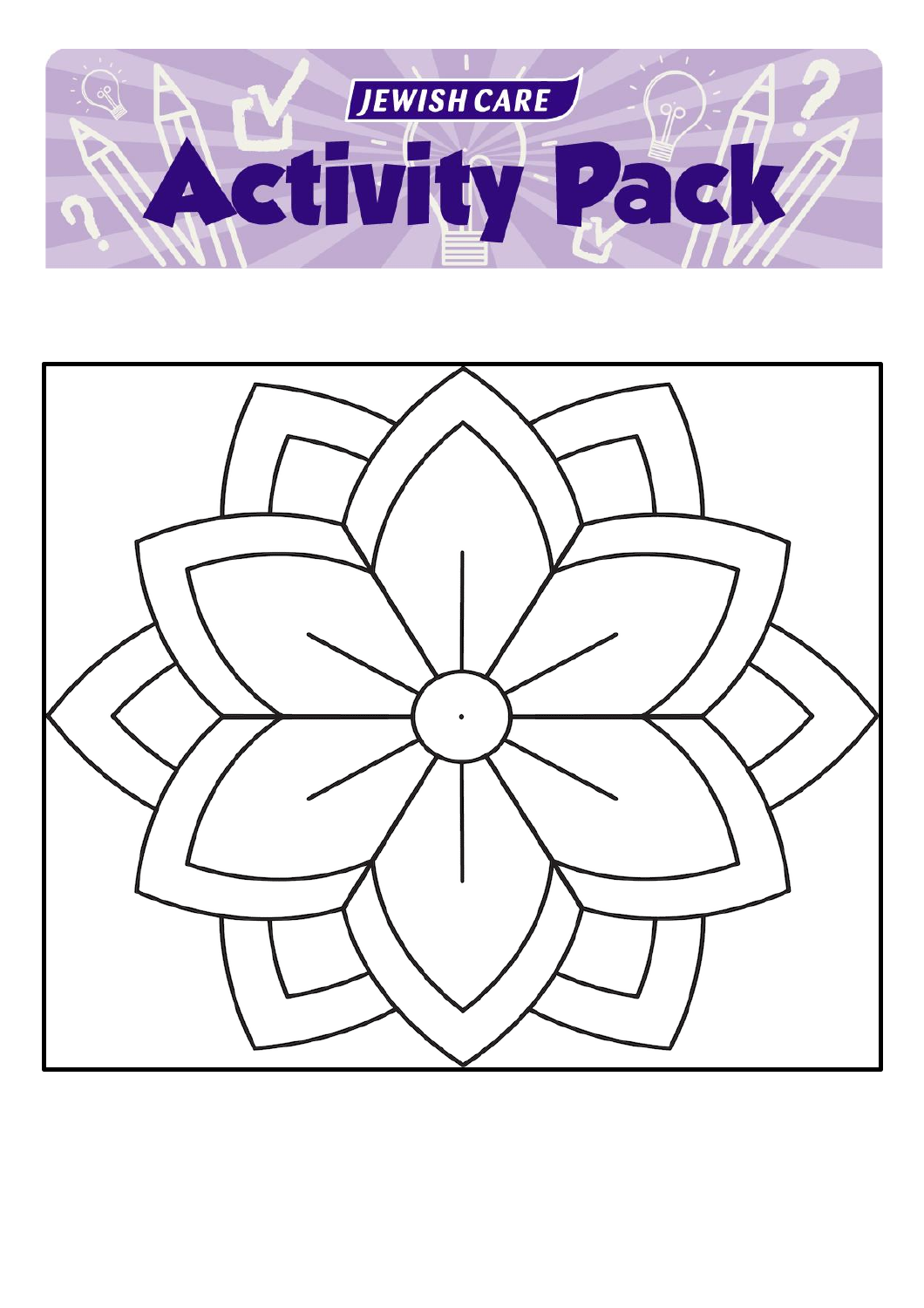

### **Use the box below to have a go at your own mandela drawing!**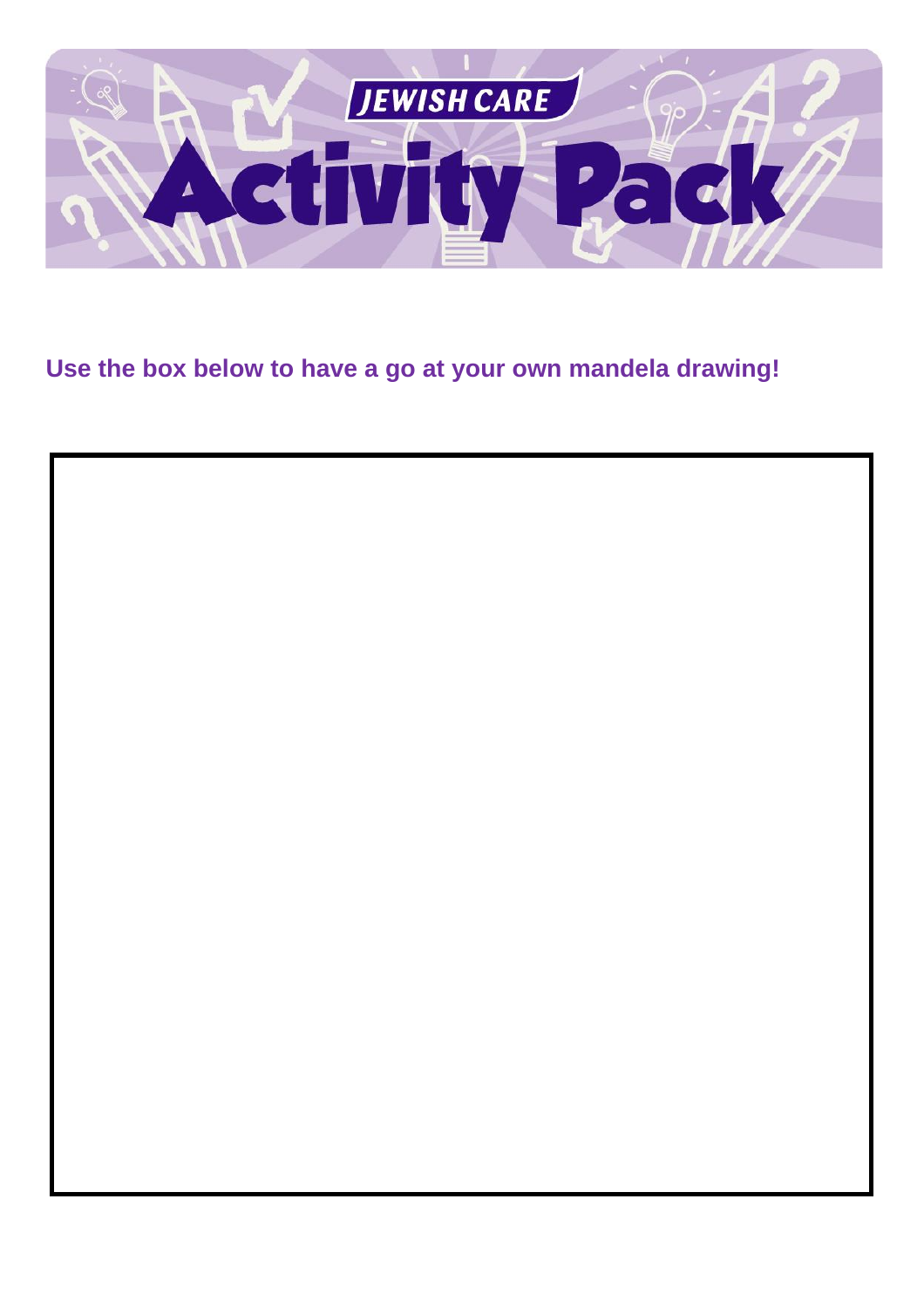

#### **It's Quiz time!**

#### **Test your trivia knowledge with our "Match The Famous Couple"**

- i. ABBOTT AND …
- ii. DEAN MARTIN AND …
- iii. SONNY AND …
- iv. LAUREL AND …
- v. SAMSON AND …
- vi. TORVILL AND …
- vii. BONNIE AND …
- viii. DONNY AND …
- ix. MARK ANTHONY …
- x. CHEECH AND …
- xi. GILBERT AND …
- xii. ROMEO AND …
- xiii. SIMON AND …
- xiv. LENNON AND …
- xv. SHERLOCK HOLMES …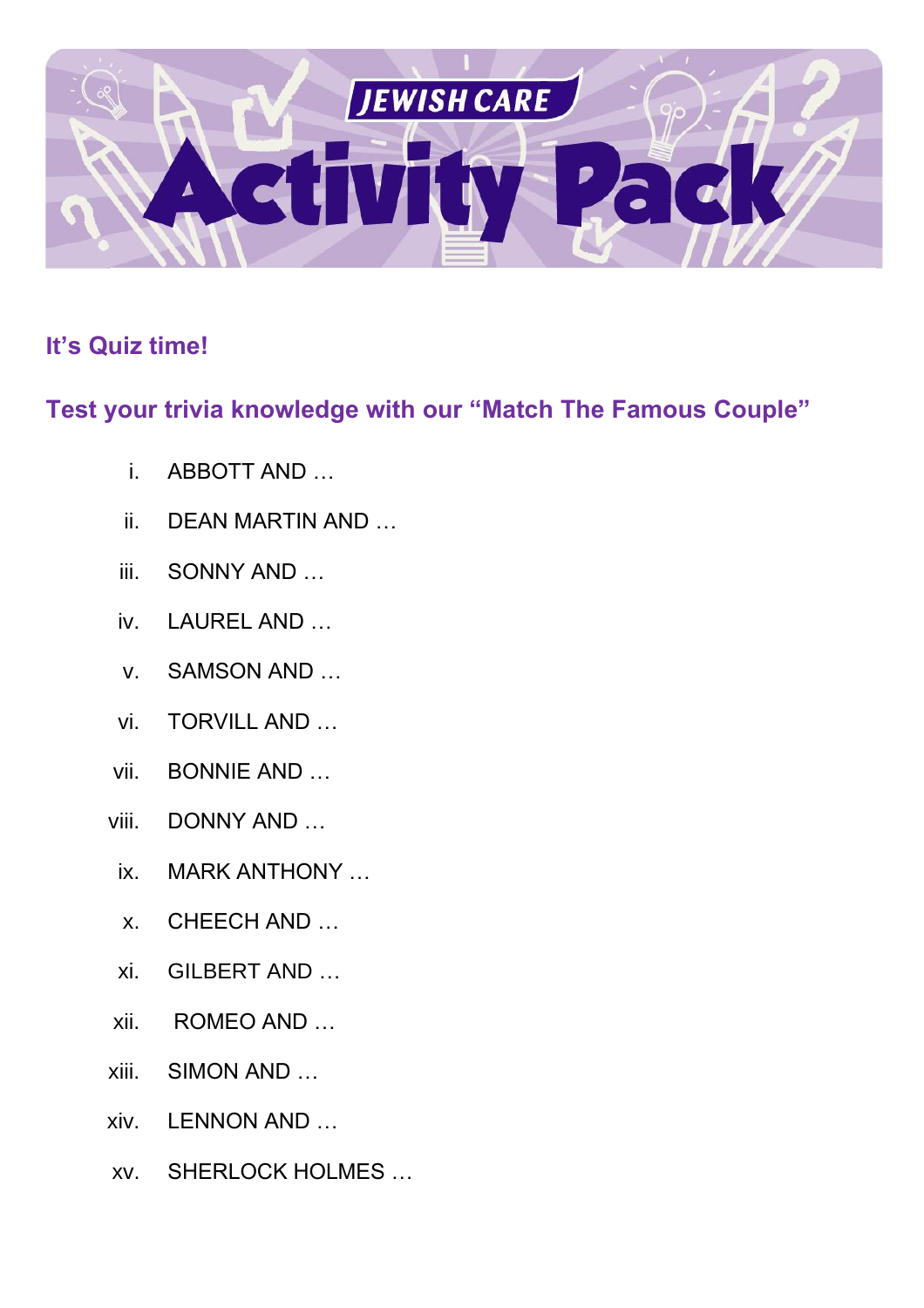

**Love words? You are in luck - it's wordsearch O'Clock! Go on, have a go at our green vegetable wordsearch!**

| <b>APPLES</b>      | H | Ο | R | S | E | R | A | D | H        | S | H | T            | V | Е | G            | S | $\mathbf{O}$ |
|--------------------|---|---|---|---|---|---|---|---|----------|---|---|--------------|---|---|--------------|---|--------------|
| <b>BROCOLLI</b>    | H | 7 | Е | G | G | P |   | A | N        | Τ | D | IJ           |   | F | P            |   | Τ            |
| <b>CARROTS</b>     |   |   |   |   |   |   |   |   |          |   |   |              |   |   |              |   |              |
| <b>DATES</b>       | F | S | Z | D | K | W |   | C | <b>S</b> | P | G | IJ           | P |   | A            | E |              |
| <b>EGGPLANT</b>    |   | Е | Р | S | D | A |   | Е | S        | T | T | R            | N | Y | G            | M | U            |
| <b>FIGS</b>        |   |   | Α | U | N | S | N | Β | Q        | Τ | O | A            | A |   | E            | O | R            |
| <b>GRAPES</b>      |   |   |   |   |   |   |   |   |          |   |   |              |   |   |              |   |              |
| <b>HORSERADISH</b> | O | Р | R | B | X | A | V | Е | Е        | U | C | R            | Z | P | Y            | N | F            |
| <b>ICEBERG</b>     | C | P | S | N | F | B | Е |   | C        | H |   | U            | R | S | E            | S |              |
| <b>LETTUCE</b>     |   |   |   |   |   |   |   |   |          |   | C |              |   |   |              | S |              |
| <b>JUJUBES</b>     | С | A | N | M | Q | ı | G | Β |          | Τ |   | N            | Е | A | N            |   |              |
| <b>KALE</b>        | O | N |   | S | A | R | G | W | Τ        | C | A | B            | C | Ω | C            | M | G            |
| <b>LEMONS</b>      | R | Е | Р | M | Е | Y |   | S | H        | Е | U | R            |   | E | A            | Е | U            |
| <b>MANGOS</b>      |   |   |   |   |   |   |   |   |          |   |   |              |   |   |              |   |              |
| <b>NECTARINES</b>  | B |   | S | B | А | U | G |   | Х        | J | V | N            |   | N | S            | Е | R            |
| <b>ONIONS</b>      | W | M | Е | S | Р | ı | N | R | U        | Τ | O | $\mathbf{L}$ | G | N | $\mathsf{L}$ | M | J            |
| <b>PARSNIPS</b>    | W |   | G |   | W | ı | A | J | D        | Q |   | O            | Е | A | E            | D | G            |
| <b>QUINCES</b>     |   |   |   |   |   |   |   |   |          |   |   |              |   |   |              |   |              |
| <b>RUTABAGA</b>    |   | D | А | G | Α | B | Α |   | U        | R | S | F            | Κ | V | Q            | S | $\mathbf Q$  |
| <b>SPINACH</b>     |   |   |   |   |   |   |   |   |          |   |   |              |   |   |              |   |              |
| <b>TURNIPS</b>     |   |   |   |   |   |   |   |   |          |   |   |              |   |   |              |   |              |
| <b>UGLI FRUIT</b>  |   |   |   |   |   |   |   |   |          |   |   |              |   |   |              |   |              |
| <b>WASABI</b>      |   |   |   |   |   |   |   |   |          |   |   |              |   |   |              |   |              |
| <b>XIGUA</b>       |   |   |   |   |   |   |   |   |          |   |   |              |   |   |              |   |              |
| <b>VANAC</b>       |   |   |   |   |   |   |   |   |          |   |   |              |   |   |              |   |              |

YAMS ZUCCHINI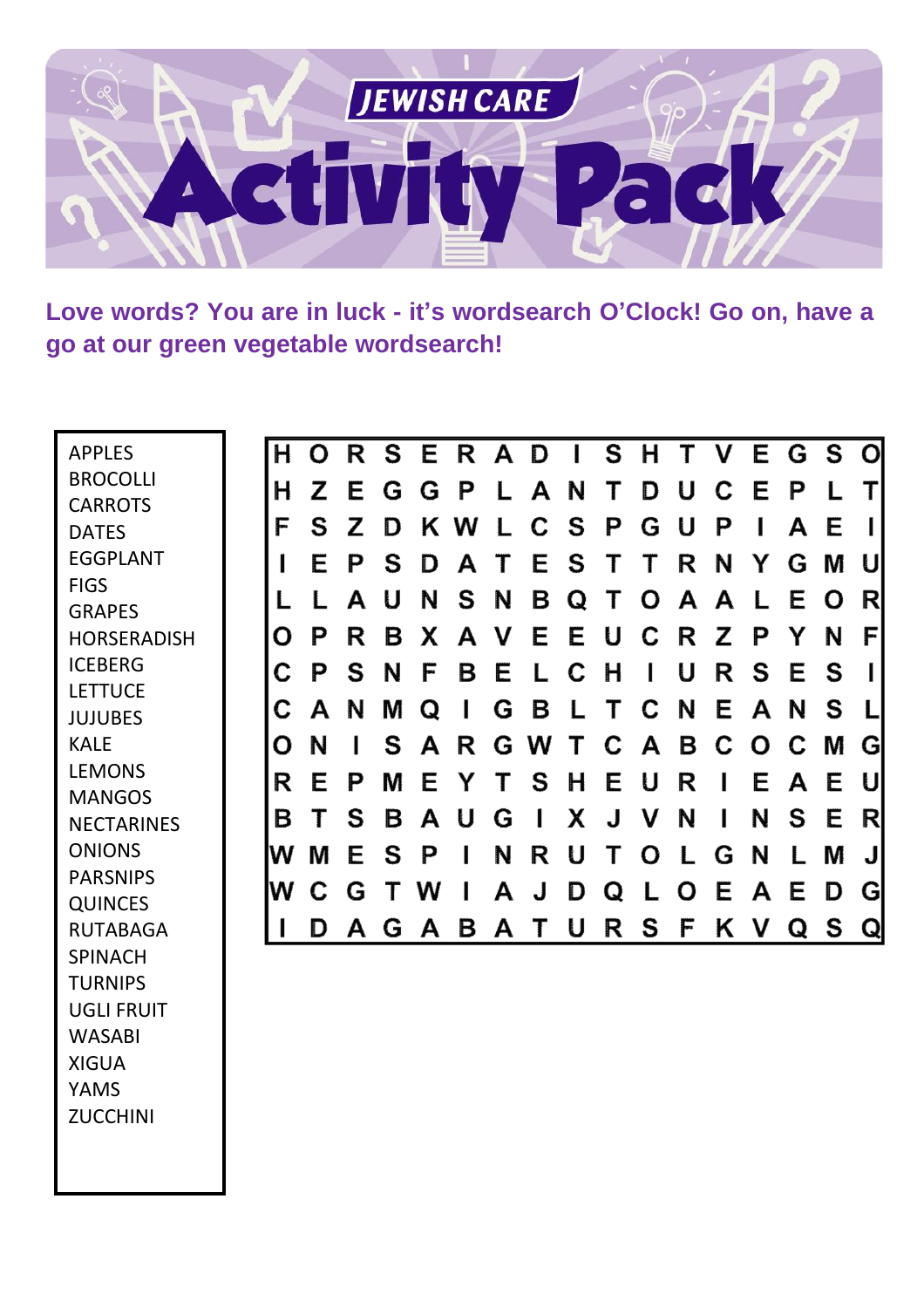

#### **Take part in a good old riddle showdown. They aren't only fun but can help boost your creative thinking!**

- 1. What has a face and two hands, but has no arms or legs?
- 2. What five letter word becomes shorter when you add two letters to it?
- 3. What starts with a P, ends with an E and has thousands of letters?
- 4. Pronounced as one letter but written with three, only two different letters are used to make me. I'm double, I'm single, I'm black, blue and grey. I'm read from both ends and the same either way.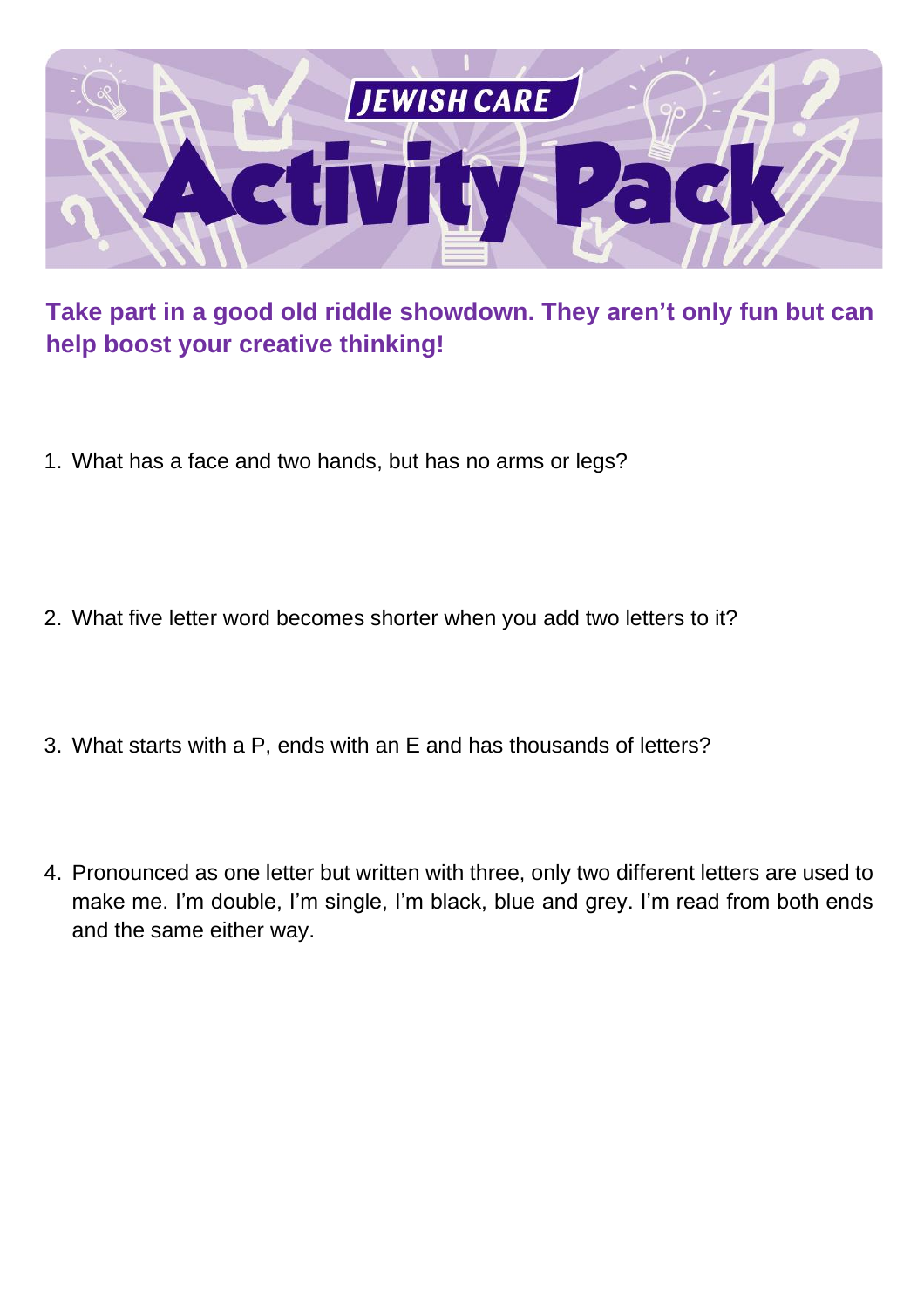

**Solving crossword puzzles is like mental yoga — both challenging and relaxing at the same time.**

#### **Down**

- 1. Transported (7)
- 2. Emblem (5)
- 3. Tropical bird (6)
- 4. Mistake (5)
- 5. Dependable follower (7)
- 6. Go in (5)
- 8. Magnitude relation (5)
- 13. Reinforcement (7)
- 15. Reasoned judgment (5)
- 16. Musical passage (7)
- 17. Opportunity (6)
- 18. Part of a church (5)
- 19. Ahead of time (5)
- 21. Obviate (5) **Across**



- 1. Floorshow (7)
- 4. Spooky (5)
- 7. Detection device (5)
- 9. Vertical (7)
- 10. Inactivity (7)
- 11. Measuring implement (5)
- 12. Dictator (6)
- 14. Ecclesiastic (6)
- 18. Copious (5)
- 20. Drawn (7)
- 22. Pouch worn with a kilt (7)
- 23. Diadem (5)
- 24. Admittance (5)
- 25. Spiny anteater (7)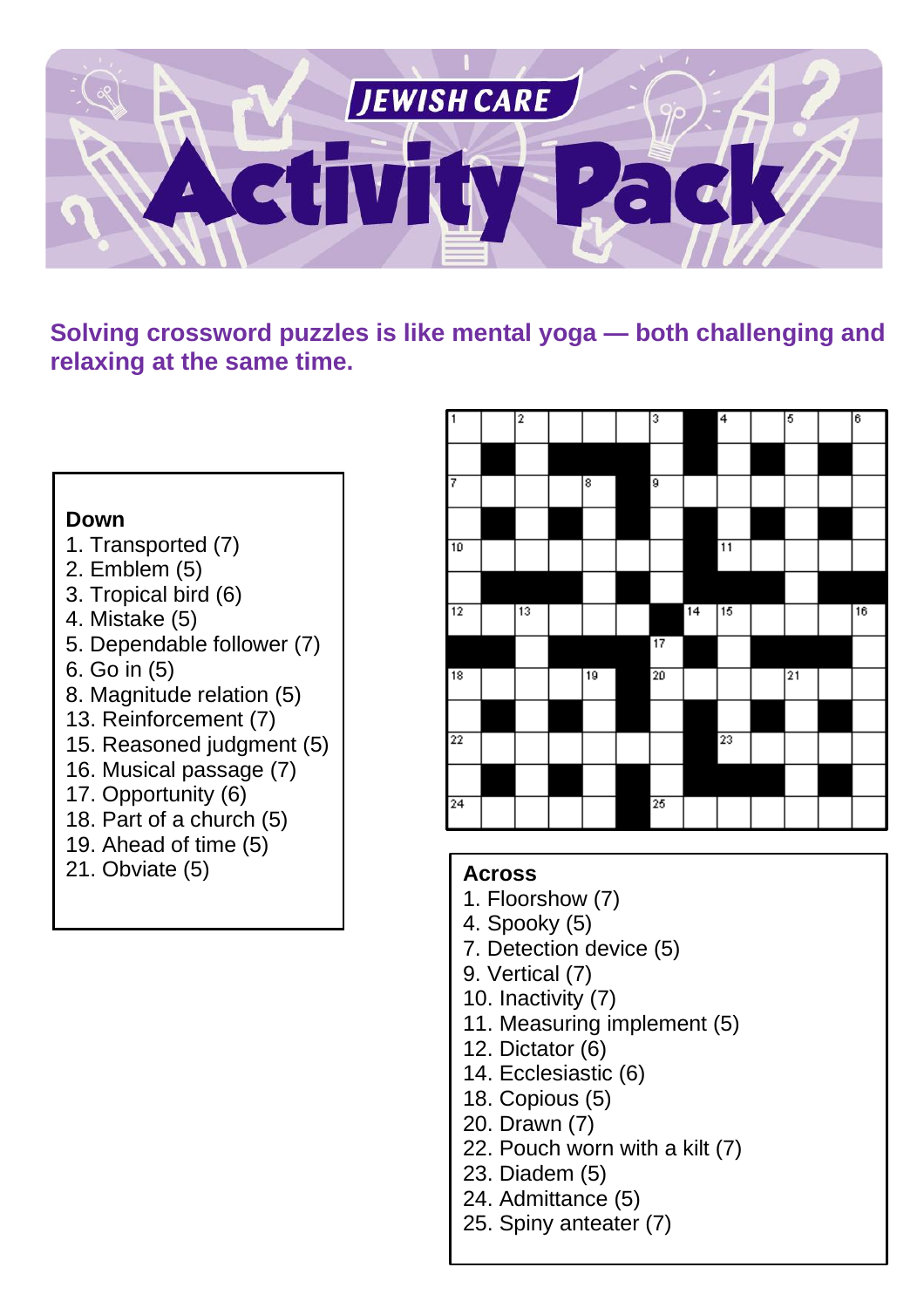

#### **Play our True Or False game… you have 50% chance of getting them right!!**

- 1. True or false … About 13% of the world's population are lefties.
- 2. True or false … The Eiffel Tower was built from 1887 to 1889 for the Universal Exhibition and Centennial of the French Revolution.
- 3. True or false … Mount Kilimanjaro is the highest mountain in the world?
- 4. True or false … A group of swans is known as a bevy?
- 5. True or false … Sydney is the capital of Australia?
- 6. True or false … Seashorses have no teeth or stomach?
- 7. True or false … The letter "t" is the second most common letter used in the English language
- 8. True or false … Most eskimoes have fridges?
- 9. True or false … Thomas Edison, who invented the lightbulb was afraid of the dark?
- 10. True or false … Male wasps have no stings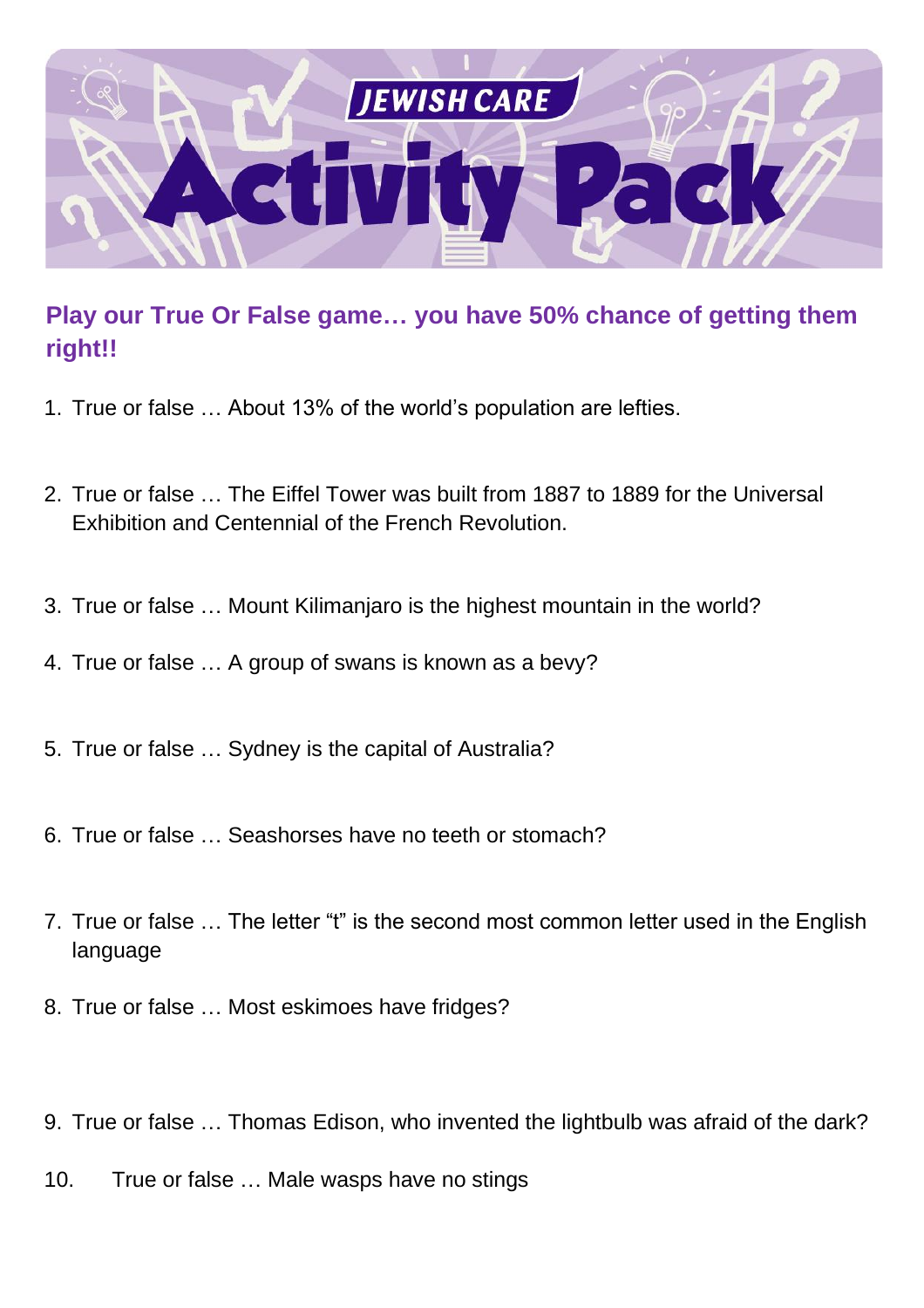

#### **ANSWERS**

1. i. Key, ii.. Deck, iii. Trunk, iv. Pupil (exam and private accepted too), v. Case, vi. Sheet, vii. Tank, viii. Racket, ix. Mummy, x. Pipe

2. Count the number of F's in the sentence: "Finished files are the result of years of scientific study combined with the experience of years."

Ans: Six - Most people say three. Why? We often don't correctly process the word "OF" for two reasons. First, the letter F usually makes the "f" sound, like in "fox". However, in the word "of", it makes a "v" sound. Second, you have probably read the word "of" so many times in your life that you process it as one unit, overlooking the second letter/ sound.

3. A boy is walking down the road with a doctor. While the boy is the doctor's son, the doctor is not the boy's father. Then who is the doctor?

Ans: The doctor is the boy's mother

4. I am the beginning of sorrow and the end of sickness. You cannot express happiness without me yet I am in the midst of crosses. I am always in risk yet never in danger. You may find me in the sun, but I am never out of darkness.

Ans: the letter S

1. 5. What has a mouth, but cannot eat; moves, but has no legs; and has a bank but cannot put money in it? Ans: River

6. The number 8,549,176,320 is a unique number. What is so special about it?

Ans: This is the only number that includes all the digits arranged in alphabetical order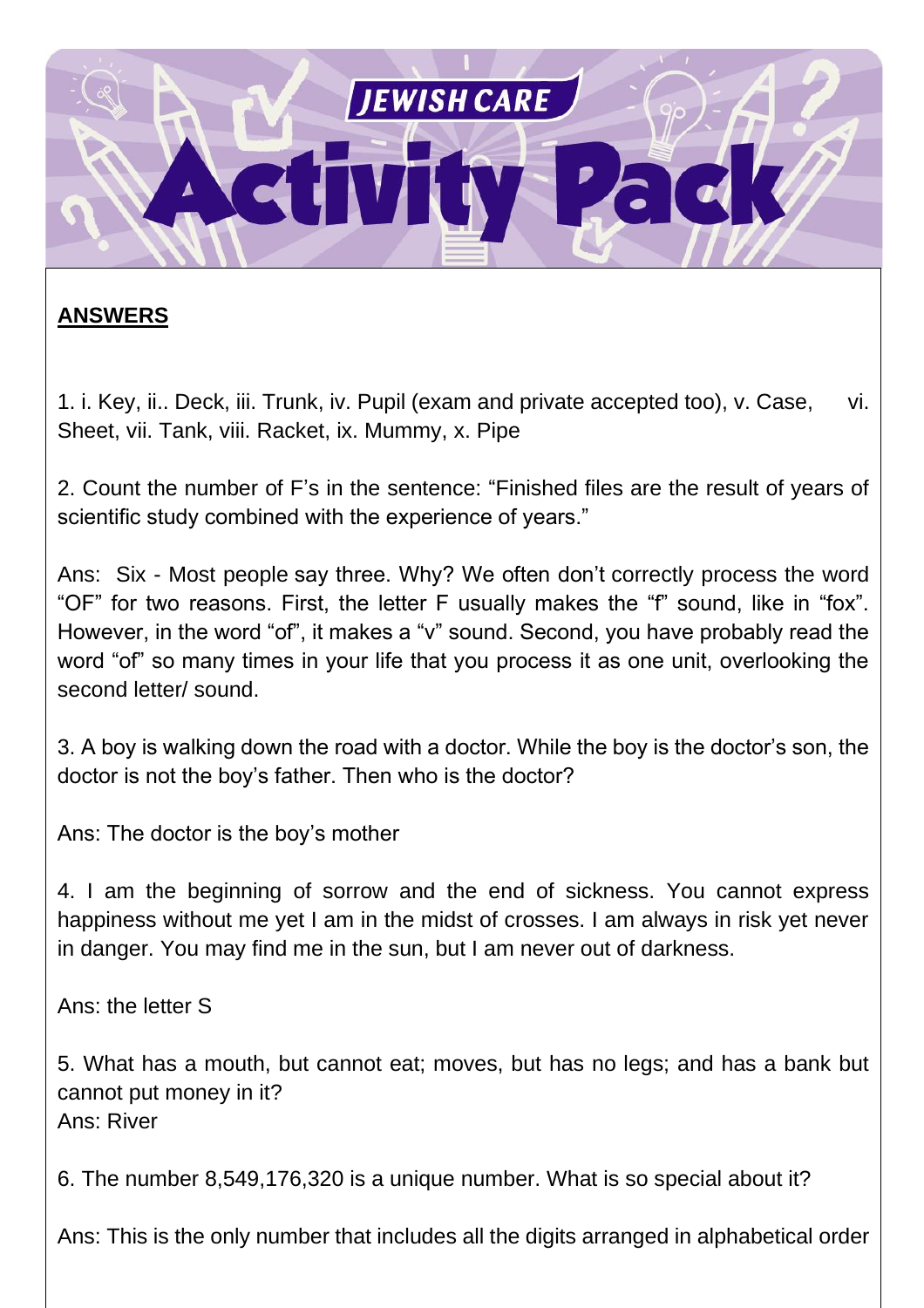

7. Your parents have six sons including you and each son has one sister. How many are in the family?

Ans: Nine. Two parents, six sons, and one daughter. All of them have one sister (not six sisters)

8. What three numbers have the same answer when added together and multiplied together?

Ans: 1,2,3

9.What is in the middle of nowhere?

Ans: H

10.How far can a rabbit run in to the woods?

Ans: Half way, after that he is running out of the woods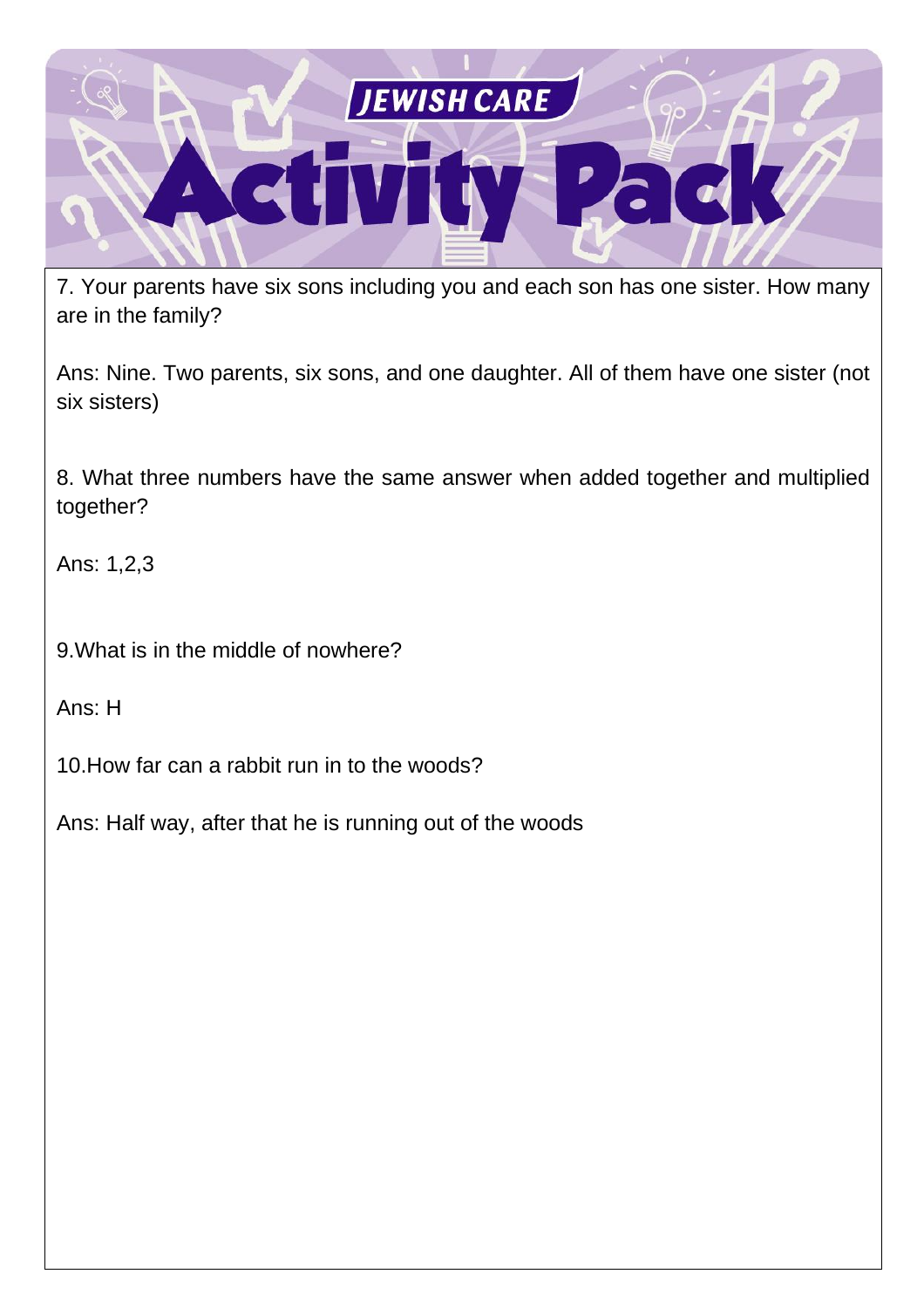

#### "Match The Famous Couple" Quiz

- i. ABBOTT AND … COSTELLO
- ii. DEAN MARTIN AND … JERRY LEWIS
- iii. SONNY AND … CHER
- iv. LAUREL AND … HARDY
- v. SAMSON AND … DELILAH
- vi. TORVILL AND … DEAN
- vii. BONNIE AND … CLYDE
- viii. DONNY AND … MARIE OSMOND
- ix. MARK ANTHONY … CLEOPATRA
- x. CHEECH AND … CHONG
- xi. GILBERT AND … SULLIVAN
- xii. ROMEO AND … JULIET
- xiii. SIMON AND … GARFUNKEL
- xiv. LENNON AND … MCCARTNEY
- xv. SHERLOCK HOLMES … WATSON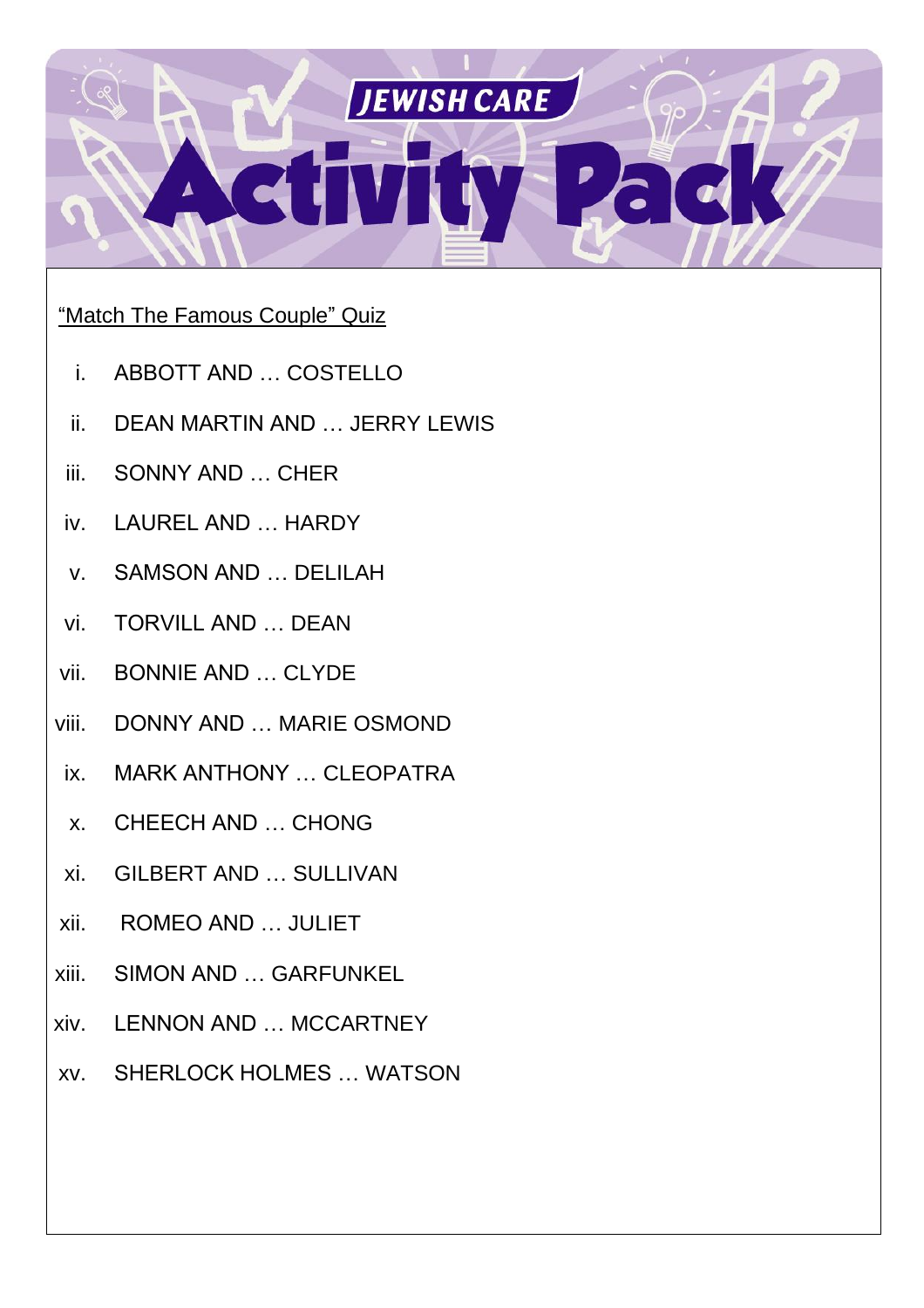

Green vegetable wordsearch

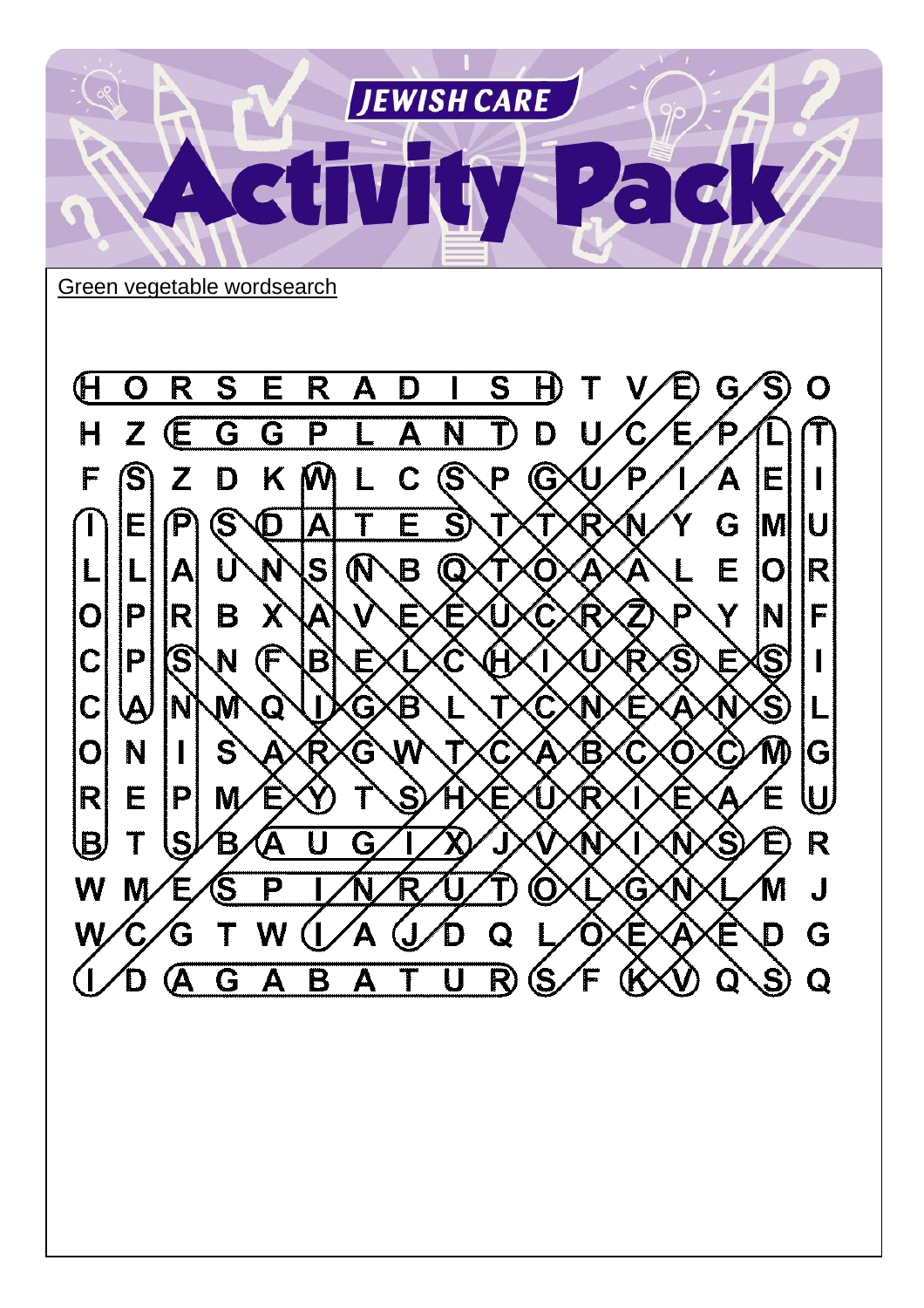

#### Riddles

1. What has a face and two hands, but has no arms or legs?

Ans:- A clock

- 2. What five letter word becomes shorter when you add two letters to it? Ans: Short
- 3. What starts with a P, ends with an E and has thousands of letters?

Ans: Post Office

4. Pronounced as one letter but written with three, only two different letters are used to make me. I'm double, I'm single, I'm black, blue and grey. I'm read from both ends and the same either way.

Ans: Eye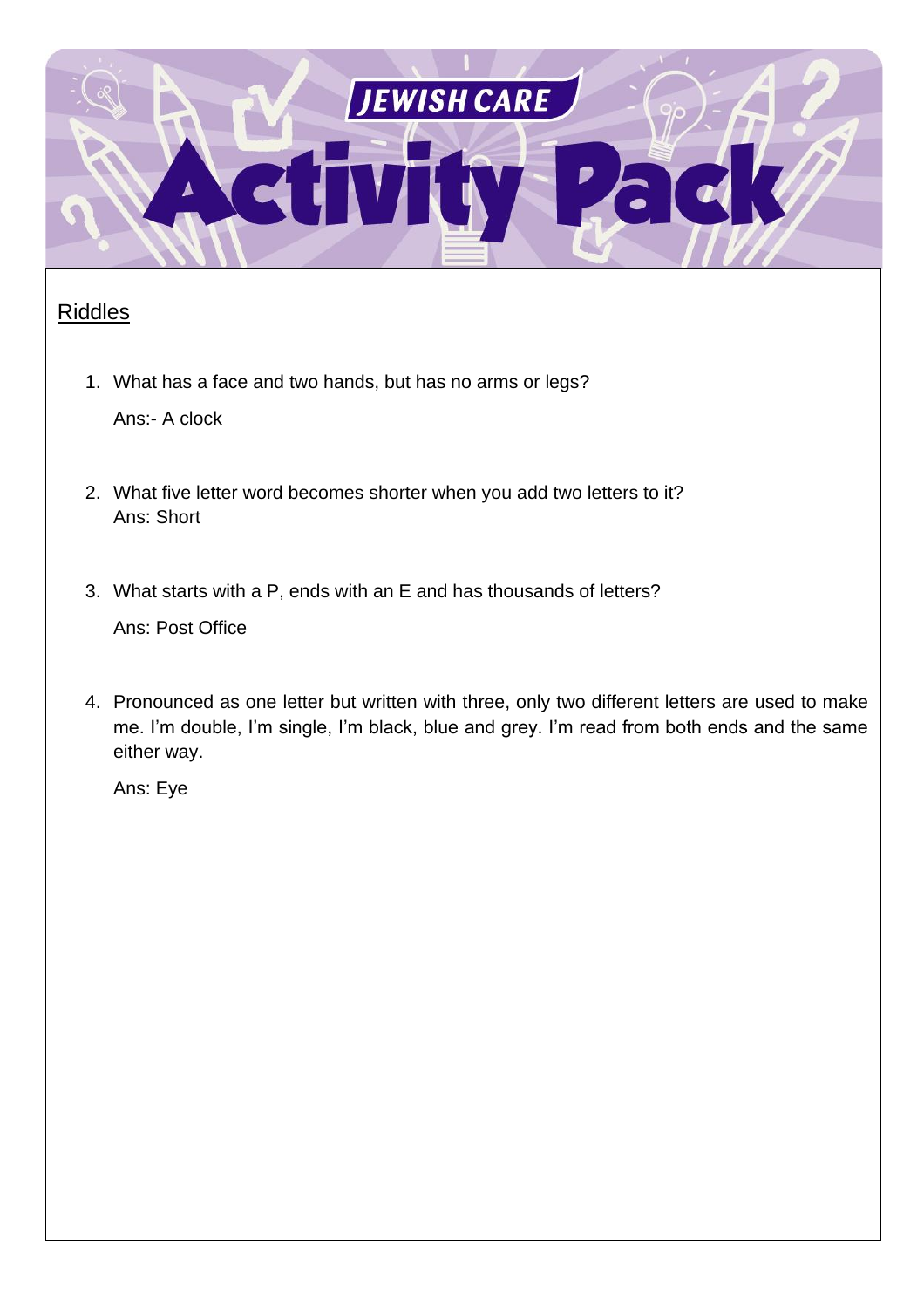

Crossword

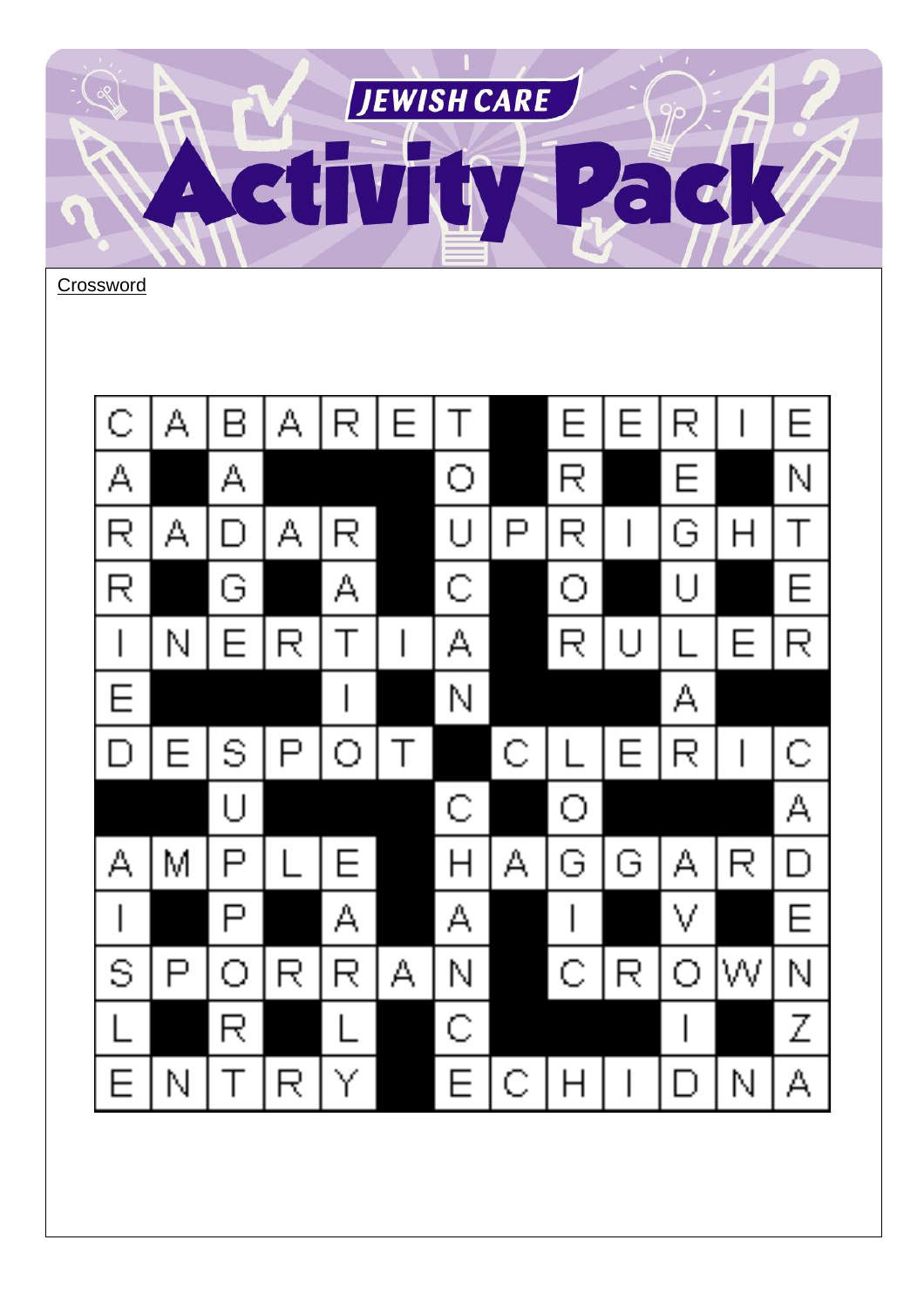

#### **True or False**

- 1. About 13% of the world's population are lefties. Ans: True - Various sources differ, with 7% to 13% being the average
- 2. The Eiffel Tower was built from 1887 to 1889 for the Universal Exhibition and Centennial of the French Revolution.

Ans: True

3. Mount Kilimanjaro is the highest mountain in the world?

Ans: False (Everest)

4. A group of swans is known as a bevy?

Ans: True

5. Sydney is the capital of Australia?

Ans: False (it is Canberra)

6. Seashorses have no teeth or stomach?

Ans: True

7. The letter "t" is the second most common letter used in the English language

Ans: True

8. Most eskimoes have fridges?

Ans: True (to keep their food from freezing)

9. Thomas Edison, who invented the lightbulb was afraid of the dark?

Ans: True

10. Male wasps have no stings

Ans: True